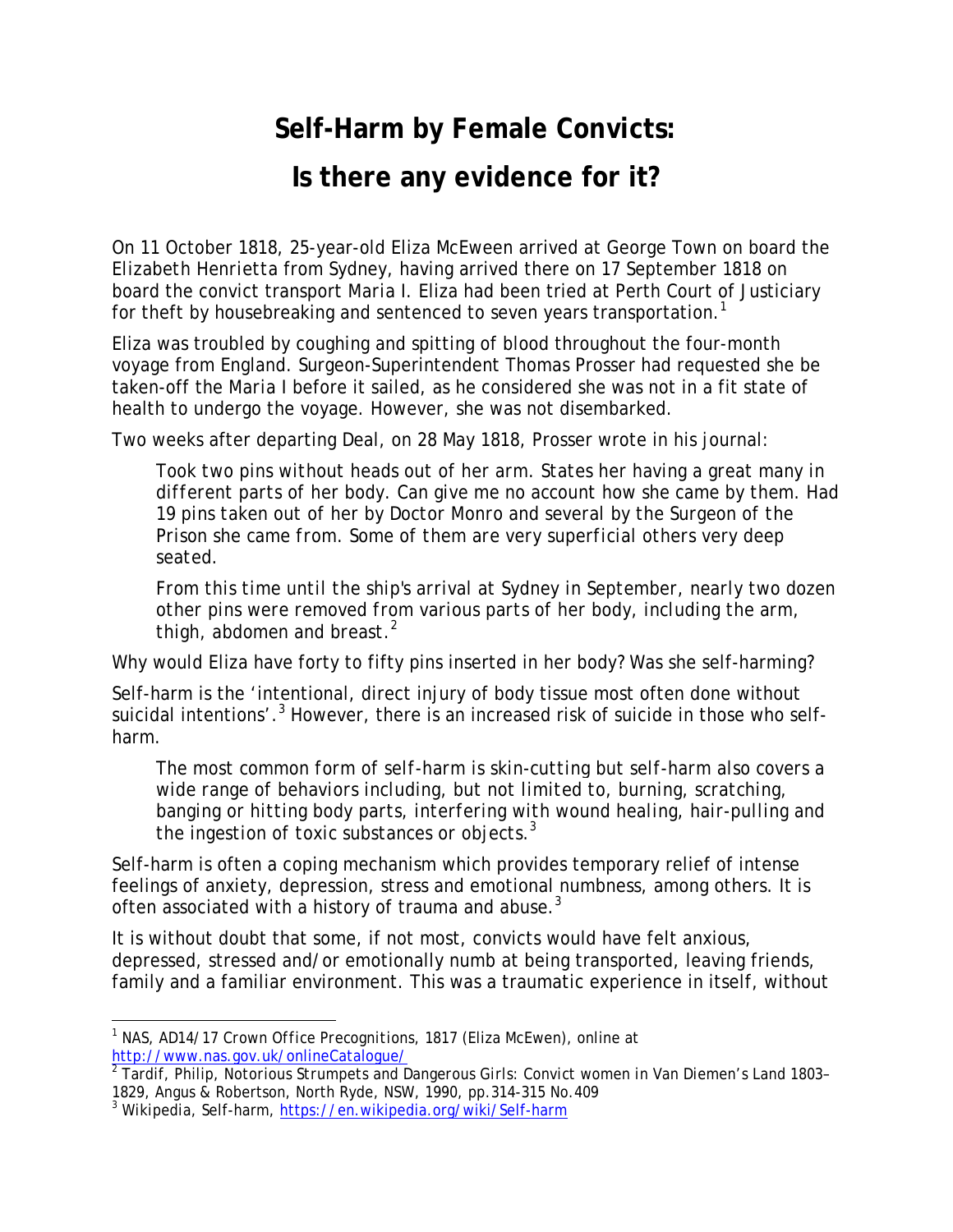the influence of any other trauma or abuse they may have experienced prior to transportation. It would not be unexpected then that some of the female convicts were self-harmers.

Sticking pins into your body certainly seems to fit the definition of self-harm. So we can conclude that it is probable Eliza McEween was a self-harmer. Are there any other female convicts who self-harmed?

An analysis of the surgeon's reports and journals which have been transcribed into the *Female Convicts in Van Diemen's Land* database does not provide any further examples. Furthermore, an analysis of scars (as described in the marks section of the description list) showed only those that would be expected, though they did indicate evidence of abuse, particularly facial scars.

An analysis of a selection of case reports of female patients at the Asylum for the Insane at New Norfolk also failed to find any examples of self-harm, as defined above. Examples may exist, they just haven't been found or were not recorded.

What did emerge from the analyses was the prevalence of attempted suicide among the female convicts. Even though attempted suicide is not technically categorised as self-harm, there are many parallels. Self-poisoning, a form of self-harm,<sup>3</sup> was a favoured form of suicide among women, as was hanging and drowning. According to Kippen, 'found drowned' was 'a term often used as a euphemism for suicide'.<sup>4</sup> In comparison, men tended to cut their throats or shoot themselves, but also hung themselves.<sup>5</sup> 'Suicides caused around 0.5 per cent of total deaths in each decade (from 1860 to 1899). Half of all suicides were committed by those in the age group 35– 49 years.'<sup>6</sup>

Sarah Green was transported for ten years on the *Rajah* in 1841 for larceny. The Surgeon-Superintendent described her as 'Well behaved but passionate'.<sup>7</sup> She was about 24 years of age and single. In July 1842 she married George Wright and they worked for Reverend Mr Bedford in Hobart. In March 1843, Reverend Bedford charged Sarah with disobedience of orders in refusing to work and also absenting herself. Reverend Bedford's court testimony about her behaviour suggests that she was perhaps suffering from depression.

*On the 27th February last I had been out with Mrs Bedford and on my return I was told that nothing was prepared for dinner, I sent to the prisoner and she returned her word that she would not get any ready. On the following day I spoke to her on the subject of her misconduct, she then said she would make an apology to Mrs Bedford, then did not make the apology and I sent for her she said she was sorry for what she had done & that was all the apology she had to make. I then told her I would take her before Mr Spode. She went away, and afterwards refused to do anything. The next day she did nothing, after that she* 

l <sup>4</sup> Kippen, Rebecca, 'Death in Tasmania: Using civil death registers to measure nineteenth-century cause-specific mortality', Australian National University PhD thesis, 2002, p.80

<sup>5</sup> Kippen, 'Death in Tasmania' p.213

<sup>6</sup> Kippen, 'Death in Tasmania' p.92

<sup>7</sup> TAHO, CON40/1/4 p.263 No.252 [image 190] (Sarah Green)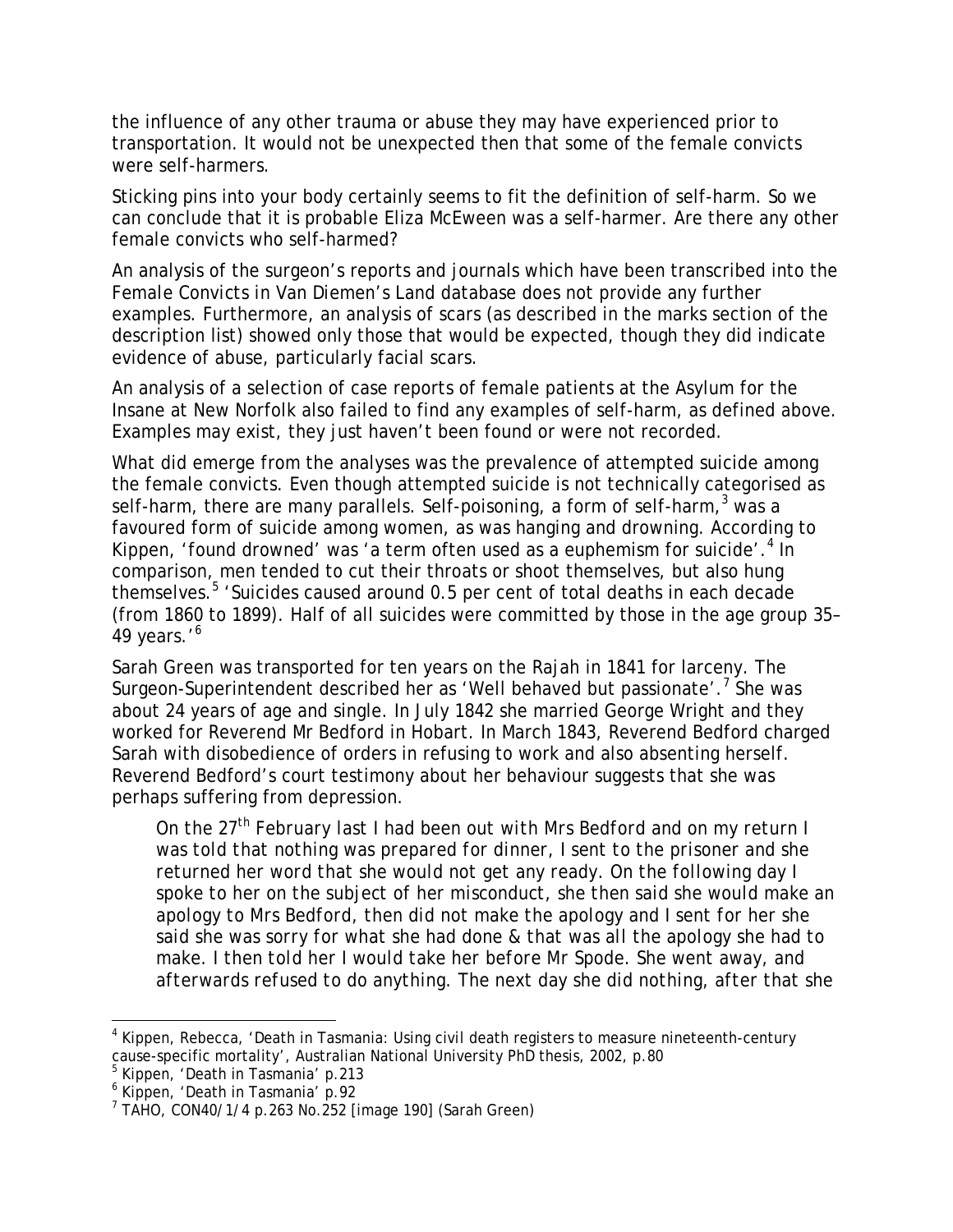*went to work as usual. On the Monday following she would not do any work, on Tuesday after breakfast she went to work again. On the Thursday following the bell was rung once or twice no one came. I sent to the prisoner, she refused to come, and then her husband told me she had taken poison. She was sent to the Hospital. I understand that she was discharged yesterday, but I have not seen her until now.<sup>8</sup>*

Sarah's propensity to depression, and hard-drinking, was later confirmed by her husband who stated the poison she had swallowed was oxalic acid, which he used for brass-cleaning. As punishment for her disobedience, Sarah was sentenced to six months hard labour at Cascades Female Factory.

George and Sarah Wright had seven children and later moved to Auckland, New Zealand. However, she continued to suffer from depression and alcoholism. In July 1865, 22 years after her first attempt, Sarah succeeded in poisoning herself by drinking oxalic acid, with two of her children as witnesses. George stated she had been suffering from *delirium tremens*.

Another *Rajah* convict, Elizabeth Clayton, attempted to commit suicide twice by poisoning herself with laudanum prior to her arrest. Elizabeth had been an inmate of the Refuge for the Destitute in London from which she was hired into the service of Mr Joseph Salmon. While there, she met and was seduced by a young man named Holmes who promised to 'take her round the country' if she robbed her master. This she did and they travelled for a while before ending up in Chichester where he once saved her from an overdose of laudanum then deserted her. Elizabeth took another overdose and was found in a field by a policeman, who discovering there was a warrant out against her, arrested her. Elizabeth was sentenced to ten years transportation, but the man Holmes, though well-known to police, was not caught.<sup>9</sup>

After her arrival in Hobart, Elizabeth was involved in riots at Cascades Female Factory before marrying Thomas Dowling in 1844. Nothing is known of her after she received her Certificate of Freedom.

A third *Rajah* convict also attempted suicide by poisoning. Ellen Holden too was transported for ten years for larceny. Just four months after arrival in the colony she attempted to poison herself, when in the employ of Mr Turnbull. She was returned to the Crown for medical treatment. Ellen lived for another 52 years, but her life was fraught with violence, alcoholism and abuse. She married and had two children in Victoria, where she spent the rest of her life, much of it in and out of gaol.<sup>10</sup>

l

<sup>&</sup>lt;sup>8</sup> Cowley, Trudy & Dianne Snowden, *Patchwork Prisoners: The Rajah Quilt and the women who made it*. Research Tasmania, Hobart, 2013 (forthcoming July 2013), biography of Sarah Green, online at www.researchtasmania.com.au (forthcoming July 2013)

<sup>9</sup> Cowley, Trudy & Dianne Snowden, *Patchwork Prisoners: The Rajah Quilt and the women who made it*. Research Tasmania, Hobart, 2013 (forthcoming July 2013), biography of Elizabeth Clayton, online at www.researchtasmania.com.au (forthcoming July 2013)

<sup>10</sup> Cowley, Trudy & Dianne Snowden, *Patchwork Prisoners: The Rajah Quilt and the women who made it*. Research Tasmania, Hobart, 2013 (forthcoming July 2013), biography of Ellen Holden, online at www.researchtasmania.com.au (forthcoming July 2013)